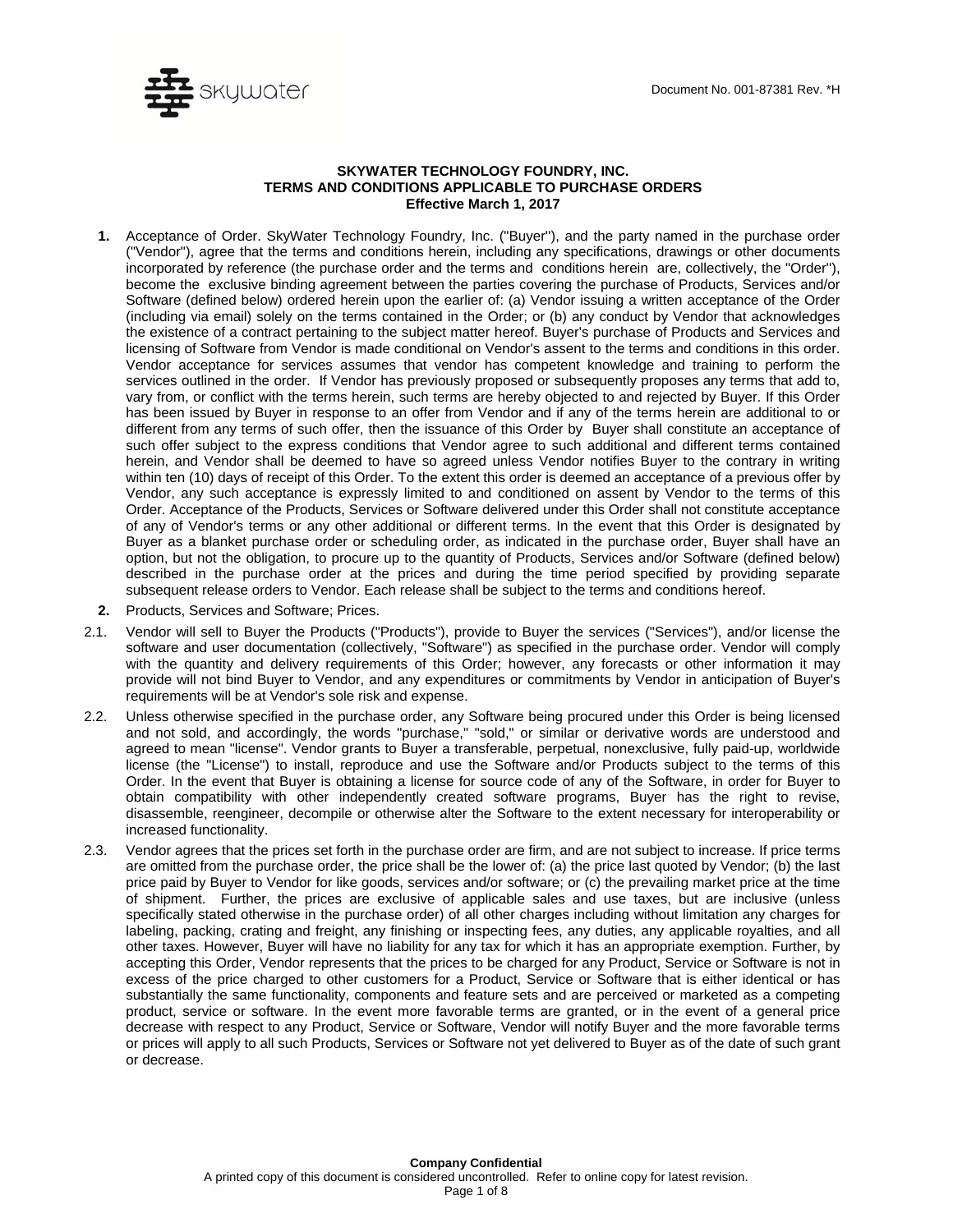

- **3.** Invoices and Payment.
- 3.1. Invoices shall be itemized, submitted in duplicate and contain the following information: Order or document number in the purchase order, item number, description of Products, Services, Software, sizes, quantities, unit prices, and extended totals in addition to any other information specified elsewhere herein. Payment of an invoice shall not constitute acceptance of any Products, Services or Software and shall be subject to adjustment for errors, overcharges, shortages or defects in the Products, Services or Software, or other failure of Vendor to meet the requirements of the Order. Payment will be due as stated in the purchaser order, but not prior to Buyer's acceptance of the Product, Service or Software. Unless otherwise specified in the purchase order, all payments will be made in U.S. currency.
- 3.2. Buyer, without liability to Vendor, may deduct from any amounts due to Vendor, any amounts owed to Buyer or any of Buyer's affiliates by Vendor or any of Vendor's affiliates under this Order or otherwise, and may withhold any payment without penalty to Buyer if Vendor owes any amount of money to Buyer or Buyer's affiliates.
- 3.3. In accepting this Order, Vendor affirms that there are no prior defaults with regard to any previously issued Order.
- 3.4. Invoices not received by Buyer within six (6) months of receipt of the Products, Services or Software will be considered to be invalid and Buyer will not be liable for payment of such invoice.
- **4.** Delivery and Acceptance; Business Continuity.
- 4.1. TIME IS OF THE ESSENCE UNDER THIS ORDER. Delivery will not be deemed to be complete until the Products, Services or Software have been accepted by Buyer. If delivery is not completed by the delivery date in the purchaser order ("Delivery Date"), Buyer may, without liability, in addition to its other rights and remedies, cancel the Order in whole or in part. Buyer may refuse to accept early deliveries and may return them at Vendor's risk and expense, after which they will be redelivered only upon Buyer's instructions, or may store them at Vendor's risk and expense and delay processing the corresponding invoice until the Delivery Date. If it appears that Vendor will not meet the Delivery Date, Vendor will (i) immediately notify Buyer and (ii) ship by air freight or other expedited routing, at Vendor's expense, if and in the manner requested by Buyer. If only a portion of the Products are available for shipment to meet the Delivery Date, Vendor will notify Buyer and ship the available Products unless otherwise directed by Buyer. Buyer may return any unauthorized under-shipment or any over-shipment at Vendor's risk and expense. In the event that Buyer notifies Vendor of any rejection of any Product, Service or Software, Vendor shall, at Buyer's option, refund Buyer for payment of the Products, Services and/or Software. Payment of Vendor's invoice shall not constitute acceptance of the Products, Services, or Software. Acceptance of any Products, Services or Software shall in no way release Vendor of any of its obligations hereunder (warranty or otherwise) or to which Buyer may be entitled at law or in equity. If Vendor's failure to timely deliver Products, Services or Software causes Buyer to be unable to timely deliver goods to Buyer's customers, Vendor will indemnify Buyer for any damages, costs, penalties or other amounts that Buyer pays to its customers as a result of such delay. If the Products, Services, or Software are not delivered within thirty (30) days of the Delivery Date, Vendor shall and hereby does grant Buyer a royalty- free, assignable, non-exclusive license to use Vendor's designs, processes, drawings and technical data, and other information to make or have the Products, Services, or Software made by a third party, and to use and import the Products, Services, or Software.
- 4.2. Vendor shall develop and provide to Buyer upon request a business continuity plan ("BCP") that reasonably demonstrates business continuity management capability, and delineates the prevention and recovery of threats that may interrupt or negatively impact supply. The BCP should be periodically updated and approved by Buyer, and changes in circumstances that may materially affect supply should be promptly communicated to Buyer, and a plan for resolution should be implemented.
- **5.** Shipments and Packing.
- 5.1. Unless otherwise specifically provided on the face of this Order, shipments are DDP (as defined in lncoterms 2010) Buyer's ship-to location ("Destination"). Title shall pass to Buyer upon acceptance of Products and Software at Destination. Vendor will handle, pack, mark, and ship the Products or Software in accordance with Buyer's packing specifications (or, if none are applicable, in accordance with best commercial practice). Shipments will be made by the carrier and method specified in this Order. If the purchaser order specifies that a shipment is EXW or FCA (as defined in lncoterms 2010), Buyer will be responsible for freight charges to the destination designated in the purchaser order. Any costs incurred by Buyer as a result of Vendor's failure to comply with Buyer's routing instructions shall be borne by Vendor.
- 5.2. All Products shall be packed, packaged, marked, and otherwise prepared for shipment in a manner that is (i) in accordance with good commercial practice, (ii) acceptable to common carriers for shipment at the lowest rate for the particular products and in accordance with government regulations and (iii) adequate to ensure safe arrival of the Products at the named destination and for storage and protection against weather. Vendor shall mark all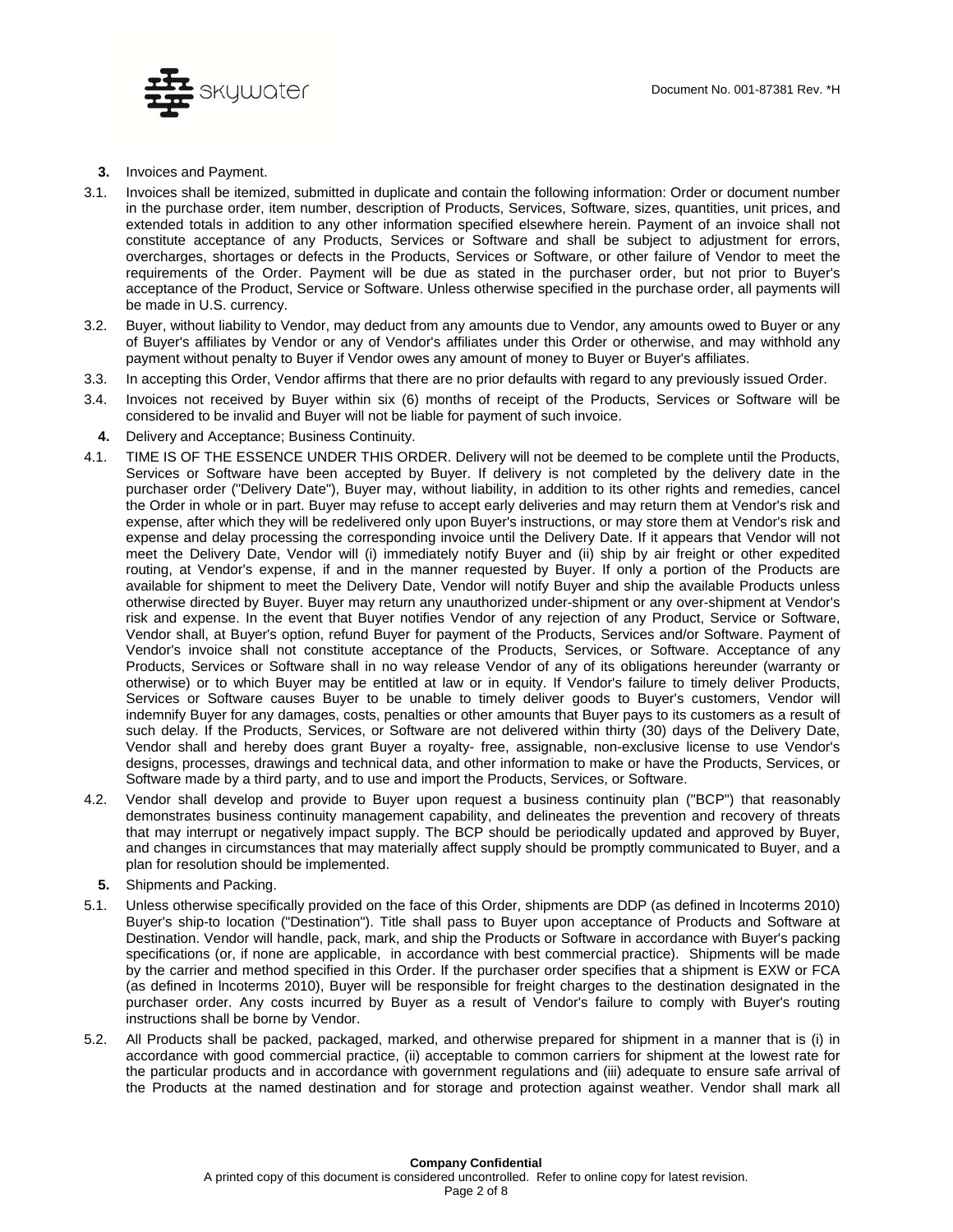

containers with necessary lifting, handling and shipping information and also the name of consignee and consignor and Buyer Order number. An itemized packing list (sheet) must accompany each shipment.

- **6.** Inspection. Vendor will permit, and cause its subcontractors to permit, Buyer, its direct or indirect customers, their respective representatives and any government representatives ("Representatives") to witness and inspect Products or Services and any or all stages of their production or testing at any time at the facilities of Vendor or any of its subcontractors. Vendor will furnish, or cause to be furnished, without charge, all reasonable facilities and assistance for the safety and convenience of such persons in the performance of their duty. All Products and Services are subject to inspection and acceptance at Destination, notwithstanding any prior payments or inspection. Buyer may reject an entire lot based upon a sampling or inspect all units of the lot. Any such lot may be returned to Vendor for one hundred percent (100%) retesting at Vendor's cost. After the retesting, the lot may be re-inspected by Buyer. Buyer's acceptance is always conditional; Buyer may later reject Products or Services that exhibit or develop defects. In the event either party becomes aware that a hazard may exist in any Product and the defect is capable of causing death or bodily injury to any person or property damage ("Hazard"), that party shall immediately notify the other party. Vendor shall be responsible for any and all costs associated with a Hazard including the cost of affecting a recall of the Product, including but not limited to the reasonable out- of-pocket costs to Buyer.
- **7.** Warranty.
- 7.1. Vendor represents, warrants and covenants that (a) the Products, Services and Software shall: (a) be new and free from defects in workmanship, material, manufacture, and design, and shall be free and clear of all liens, claims, encumbrances and other restrictions; (b) comply and conform with all of Buyer's instructions, specifications, statements in documentation and packaging, and any approved samples; (c) be merchantable, fit for the particular purpose, and sufficient for the use intended by Buyer. Vendor further warrants, represents and covenants that the purchase, sale, performance or license of the Products, Services and Software shall in no way infringe, misappropriate, or otherwise violate any copyright, trade secret, trademark, patent or other proprietary right of any third party. Additionally, Vendor represents, warrants and covenants that the Software: (e) is free from any programming errors; and (f) does not contain any malicious code, program or other internal component (e.g., computer virus, computer worm, computer time bomb, or similar component), which could damage, destroy or alter any computer program, firmware or hardware or which could, in any manner, reveal, damage, destroy, or alter any data or other information accessed through or processed by the Software in any manner. The warranties set forth as sections (e) and (f) shall not be affected by Buyer's modification of the Software, including source code, so long as Vendor can discharge any warranty obligations notwithstanding such modifications or following their removal by Buyer. Vendor warrants that it has disclosed to Buyer in writing the existence of any third-party software programming code, including, without limitation, open source code, that is included in or is provided in connection with the Products, Services, or Software, and that Vendor and the Products, Services, and Software are in compliance with all licensing agreements applicable to such third-party code. Additionally, Vendor will indemnify Buyer for any damages, costs, penalties or other amounts incurred by Buyer resulting from Vendor's breach of warranty, including any amounts paid by Buyer to its customers. The foregoing warranties are in addition to all other warranties, expressed or implied, and shall survive any delivery, inspection, acceptance, and payment by Buyer. Buyer's approval of Vendor's material or design shall not relieve Vendor of the warranties set forth herein. Vendor's warranty shall be effective for a period of time as set forth in the purchase order, or if no such period is stated, for five (5) years from the date of Buyer's acceptance. This warranty shall run to Buyer's customers and users of its products.
- 7.2. If any Product, Service or Software (including any rejected lot) does not conform to all requirements of this Order ("Noncomplying Product"), Buyer may, at its option, (i) require Vendor to deliver replacement or repaired Products or Software or conforming Services to Buyer no later than ten (10) days after Buyer's notice of noncompliance or (ii) repair or replace the Noncomplying Product and recover from Vendor Buyer's reasonable expenses of same (and Vendor hereby grants Buyer and its designees all rights, and agrees to provide all information and technical data, necessary for any such repair). Repaired or replacement Products will be warranted by Vendor for the longer of (i) five (5) years from delivery to Buyer or (ii) the remainder of the original warranty period.
	- **8.** Changes and Cancellations. By notice to Vendor, Buyer may reschedule Delivery Dates, change Destinations, or make any other changes (including changes to designs and specifications) with respect to this Order, or may cancel this Order, in whole or in part, at any time prior to delivery and acceptance. If any change by Buyer causes an increase or decrease in the cost of or the time required for performance of this Order, an equitable adjustment, as reasonably determined by Buyer, will be made to the Order price or delivery schedule, or both, and the Order will be modified in writing accordingly. Otherwise, Buyer's sole liability with respect to changes or cancellation will be to reimburse Vendor for the actual, reasonable and substantiated costs incurred by Vendor as a direct result of the change or cancellation that Vendor cannot recover either by shipping the Products to other customers within a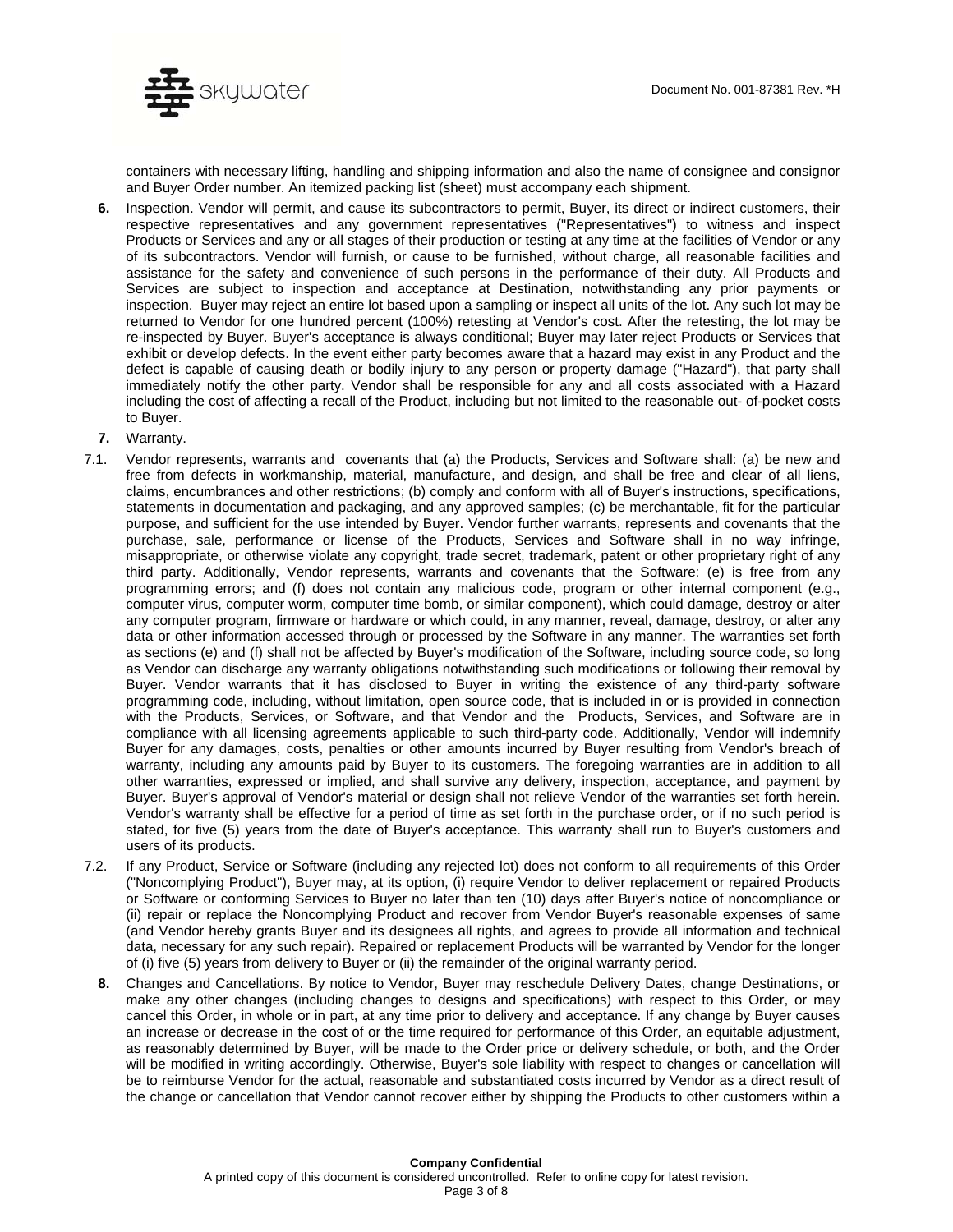

reasonable time or by exercising other mitigation measures in a commercially reasonable manner. If so directed by Buyer, Vendor will deliver to Buyer or its designee all materials, work in process or completed items with respect to such Products and Services. Vendor will not make any changes in material, process or design with respect to any Products or Services.

- **9.** Indemnity.
- 9.1. Vendor will defend any and all claims or allegations against Buyer, its subsidiaries, affiliates, officers, directors, employees, subcontractors, consultants, agents, successors, assigns, and customers ("Buyer Personnel") that: (i) the Products, Services or Software, or any portion thereof, on their own or in combination with other goods and services, infringe any third-party's patent, copyright, trademark, trade secret, mask work right or other intellectual property right; or (ii) the Products, Services or Software (in Vendor's possession) caused injury, death, or damages; or (iii) arise or are alleged to have arisen as a result of any negligent and/or intentional act or omission of Vendor or Vendor's subcontractors (of any tier), consultants, agents, officers, directors, or employees, or breach by Vendor of any term of this order. Vendor will indemnify and hold Buyer and Buyer Personnel harmless from and against any costs, damages and fees attributable to any such claims or allegations. Buyer shall: (a) notify Vendor promptly in writing of any such claims or allegations; (b) permit Vendor to answer and defend the claim using competent counsel acceptable to Buyer in its reasonable discretion; and (c) provide information and assistance reasonably necessary to enable Vendor to defend the claim (at Vendor's expense). Vendor's indemnification obligation includes, without limitation, payment of all attorney and other professional fees, costs of appeal, and other costs incurred in defending any such claims, as well as all amounts Buyer pays its customers as a result of Vendor's Products, Services or Software. Buyer will not settle any such claim or allegation without Vendor's prior permission, provided that such permission is not unreasonably withheld. Vendor may not enter into any settlement that imposes any obligation on Buyer or Buyer Personnel without Buyer's prior written consent. Vendor will not publicize or permit any third party to publicize any settlement of such claim or allegation without Buyer's written permission. If Vendor does not agree that the claim or suit is fully covered by this indemnity provision, then the parties agree to negotiate in good faith an equitable arrangement regarding the control of defense of the claim or suit and any settlement thereof consistent with Vendor's obligations hereunder. If a third party claims that the Products, Services or Software infringe an intellectual property right, or if the use of any Products, Services or Software is enjoined, or if Vendor believes that any Products, Services or Software is infringing, Vendor will promptly notify Buyer in writing and, at its own expense, exercise the first of the following remedies that is practicable: (i) obtain for Buyer from such third party rights with respect to the Products, Services or Software consistent with the rights granted to Buyer by Vendor under this order; (ii) modify the Products, Services or Software so they are non-infringing and in compliance with all applicable requirements and specifications; (iii) replace the Products, Services or Software with non-infringing versions that comply with the requirements of this order and all applicable requirements and specifications; or (iv) at Buyer's request, accept the cancellation of infringing Products, Services or Software and refund any amounts paid.
- 9.2. Vendor shall carry and maintain insurance coverage satisfactory to Buyer to cover Vendor's obligations set forth in subparagraph (a) above, and upon Buyer's request, shall furnish Buyer with evidence of such insurance in a form satisfactory to Buyer.

**10.** Non-Disclosure of Confidential Information. The existence and terms of this Order, any data, specifications, drawings, technology or other information or materials that relate to the business, technology, prospects, financial condition or other proprietary or confidential information of Buyer which Vendor may obtain from Buyer or otherwise discover, and all Vendor's information derived from or incorporating any of the foregoing shall be maintained by Vendor as confidential using the same degree of care that Vendor uses to protect its own confidential information or materials (but no Jess than reasonable care) and shall be used only for purposes of performing pursuant to this Order. Vendor agrees not to use the name, logos or trademarks of Buyer or to quote the opinion of any Buyer employee in any advertising or otherwise without obtaining the prior written consent of Buyer. Absent a formal written agreement to the contrary, all data, specifications, drawings, technology, and other information or materials supplied to Buyer by Vendor will be provided to Buyer on a non- confidential basis and may be used and/or disclosed by Buyer without restriction.

- **11.** Buyer Property; Intellectual Property Rights.
- 11.1. All tools, specifications, designs, or other property furnished by or paid for by Buyer in connection with this Order ("Buyer Property"), shall (a) be and remain Buyer's property, marked as such and kept segregated from other property; (b) be used only by Vendor and only in performance of this Order, (c) not be moved from Vendor's premises without Buyer's written consent, (d) not be affixed to real property, (e) be kept free of all liens, claims, encumbrances, and restrictions, and (f) not be modified or altered by Vendor or any other person. Vendor will bear all risk of Joss or damage to Buyer Property and Vendor shall insure Buyer Property at Vendor's expense in an amount equal to the replacement cost with loss payable to Buyer until it is returned to Buyer. Upon Buyer's request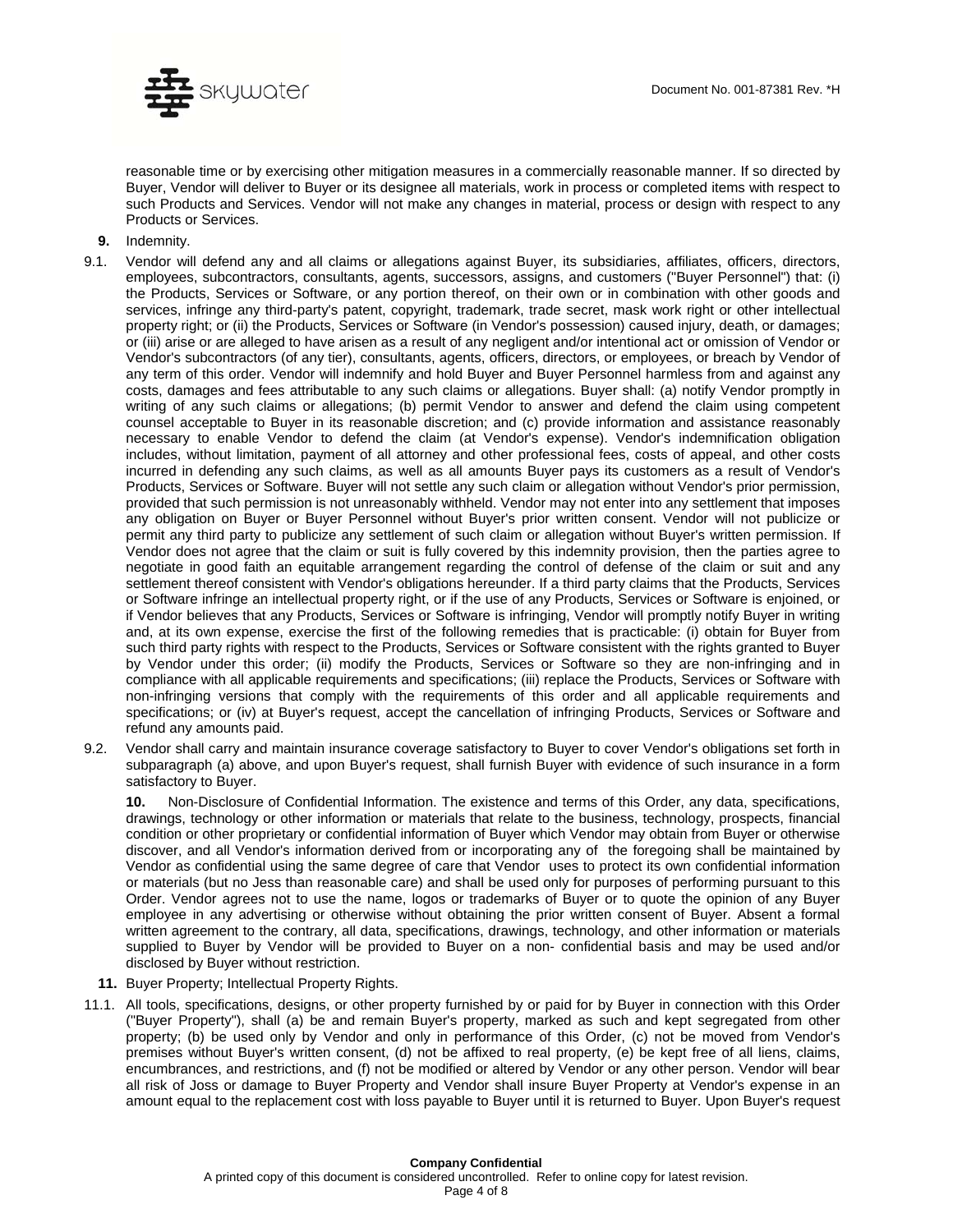

Vendor will ship at Vendor's expense all Buyer Property in good condition, ordinary wear and tear excepted, DDP (lncoterms 2010) Destination. Vendor waives any legal or equitable rights or claims in connection with Buyer Property.

- 11.2. Vendor hereby assigns (and agrees to cause to be assigned) to Buyer, as a work-for-hire, all rights, title and interest in and to any and all intellectual property rights with respect to all writings, software, drawings, designs, expressions of ideas, or other copyrightable material, mask works, inventions, improvements, developments and discoveries (collectively, the "Ideas") made, conceived or reduced to practice by Vendor solely or in collaboration with others during the course of performance of this Order. The Ideas are the sole and exclusive property of Buyer, Vendor further agrees to promptly report in writing such Ideas to Buyer and to assist Buyer, at Buyer's expense, to enable Buyer to obtain, perfect, defend, and enforce its rights in and to all such Ideas, and in the execution of all applications, specifications, assignments, and all other instruments which Buyer shall deem necessary in order to apply for and obtain copyright protection, mask work registration and/or patent protection. Vendor hereby grants Buyer a perpetual, irrevocable, transferable, worldwide, non-exclusive, royalty-free right and license (with the right to sublicense) under its intellectual property rights to import, have imported, use, modify, display, sell, offer for sale and otherwise distribute and exploit products embodying any and all materials and inventions made, conceived or actually reduced to practice in connection with the performance of this Order, solely to the extent reasonably necessary for Buyer and its suppliers and customers to make their intended use of the Products, Services, and Software.
	- **12.** Epidemic Failure Event.
- 12.1. "Epidemic Failure Event" shall mean Product failures (i) having the same or similar cause, verified by the Vendor, by Buyer, or an independent third party on behalf of Buyer (ii) occurring within five (5) years after the date of delivery of the Product to Buyer (iii) resulting from defects in materials, workmanship, manufacturing process, design or failure to conform with the Buyer specifications, (iv) having a one-month failure rate equal to or in excess of the rate calculation defined as two times (2x) the most current, consecutive six-month (or any other mutually agreed upon, currently monitored duration) rolling average failure rate where the failure rate is calculated by dividing the number of unit failures by the unit population or installed base (Failure Rate = N unit failures I N unit population) ("Threshold Failure Rate"). The Threshold Failure Rate shall apply to all Products unless Buyer and Vendor have agreed in writing to an alternative metric for a particular Product. Upon occurrence of an Epidemic Failure Event, the remedies of Section 12.2 and 12.3, below, of this Order shall apply to the entire Product population affected or potentially affected by the root cause failure ("Affected Product").
- 12.2. Upon knowledge of an Epidemic Failure Event, Buyer shall notify Vendor, and provide, if known and as may then exist, a description of the failure, and the suspected lot numbers, serial numbers or other identifiers, and delivery dates, of the Affected Product. Upon written request from Vendor, Buyer shall also deliver or make available to Vendor samples of the failed Product for testing and analysis. Upon receipt of such Product from Buyer, Vendor shall promptly provide its preliminary findings regarding the cause of the failure. The parties shall cooperate and work together to determine the root cause. Thereafter, Vendor shall promptly provide the results of its root cause analysis, its proposed plan for the identification of and the repair and/or replacement of the Affected Product, and such other appropriate information. Vendor shall recommend a corrective action program, subject to Buyer's written approval, that identifies the Affected Product for repair or replacement, and minimizes disruption to the end user. Upon Buyer's written approval, Vendor shall implement the corrective action program.
- 12.3. Upon occurrence of an Epidemic Failure Event, Vendor shall: (1) at Buyer's option: (i) either repair and/or replace the Affected Product at no cost to Buyer, or (ii) provide a credit or payment to Buyer in an amount equal to the cost to Buyer for qualified, replacement Product acceptable to Buyer; and (2) reimburse Buyer for all labor, equipment and processing costs incurred by Buyer or third parties in the implementation of the corrective action program, including test procedures, test equipment, the testing of Product, the cost of repairing and/or replacing the Affected Product, reasonable freight, transportation, customs, duties, insurance, storage, handling and other incidental shipping costs incurred by Buyer in connection with the repair and/or replacement of the Affected Product or other expenses relate to a product recall, and any amounts that Buyer is required to pay to its customers as a result of the Epidemic Failure Event to the extent attributable to the Product.
	- **13.** Limitation of Buyer's Liability. IN NO EVENT SHALL Buyer BE LIABLE FOR ANTICIPATED OR LOST PROFITS OR FOR SPECIAL, PUNITIVE, INDIRECT, INCIDENTAL, OR CONSEQUENTIAL DAMAGES. Buyer's TOTAL LIABILITY ON ANY CLAIM OF ANY KIND FOR ANY LOSS OR DAMAGE ARISING OUT OF OR IN CONNECTION WITH OR RESULTING FROM THIS ORDER OR FROM THE PERFORMANCE OR BREACH THEREOF SHALL IN NO CASE EXCEED THE PRICE ALLOCABLE TO THE GOODS OR SERVICES OR UNIT THEREOF WHICH GIVES RISE TO THE CLAIM. Buyer EXPLICITLY REJECTS, AND SHALL NOT BE LIABLE FOR, ANY CANCELLATION CHARGES, LATE FEES, PENALTIES, OR LIQUIDATED DAMAGES.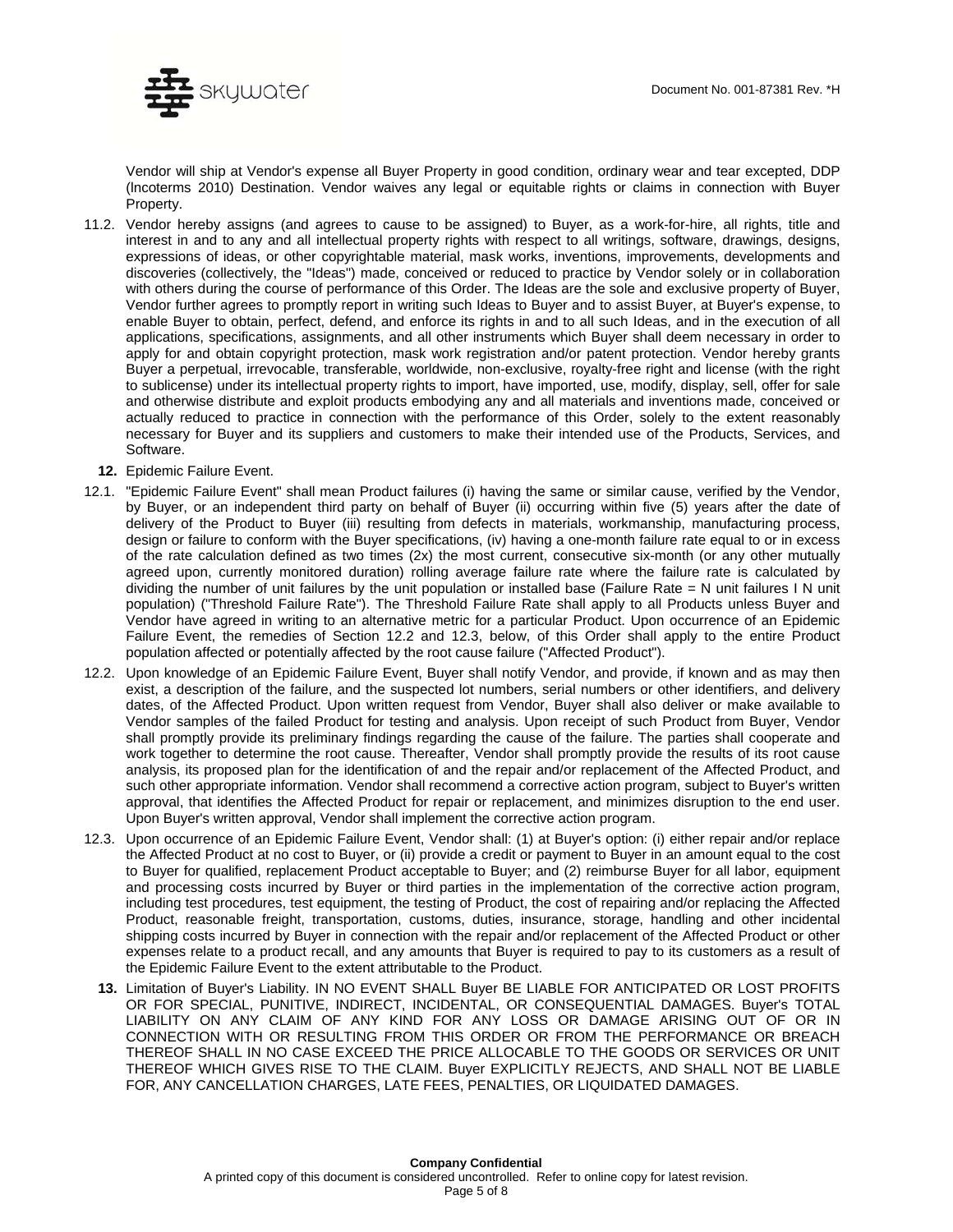

**14.** Compliance with Laws.

14.1. Vendor shall comply with all federal, state, local and governmental agency laws, ordinances, rules and regulations in the manufacture and sale of the Products and in the performance of the Services covered in this Order, including, without limitation, anti-corruption laws, import or export laws, environmental laws, and any other laws that govern Buyer's purchase, use, sale, or distribution of Vendor's Products, Services, or Software as, or as part of, a Buyer product (such as those that implement European Union Directive 2002/95/EC). Without limiting the generality of the foregoing: (a) Vendor warrants that no law, rule or ordinance of any government has been violated in the development, manufacture, export, import, sale, or provision of the Products, Services, or Software, and will defend and hold Buyer and Buyer Personnel harmless from loss, cost or damage as a result of any such actual or alleged violation. Upon written request by Buyer, Vendor agrees to execute and furnish a certification of compliance, which may be on Buyer's form and which shall certify compliance with any applicable laws or regulations; (b) Vendor shall procure, maintain and pay for adequate workers' compensation coverage, including employer's liability covering its employees; (c) Vendor shall comply with the applicable laws and requirements of the United States, including without limitation, the requirements of the United States Foreign Corrupt Practices Act; (d) Vendor is and will rernain in full compliance with all applicable export and import laws, regulations, orders, and policies (including, but not limited to, securing all necessary clearance requirements, export and import licenses and exemptions from, and making all proper filings with appropriate governmental bodies and/or disclosures relating to the release or transfer to non-U.S. nationals of technology and software in the U.S., or outside the U.S., release or transfer of technology and software having U.S. content or derived from U.S.-origin software or technology). Vendor will use its best efforts to comply with applicable supply chain security recommendations issued by applicable governments and industry standards organizations. Vendor will not export, directly or indirectly, any technology, software or commodities of U.S. origin or having U.S. content provided by Buyer or their direct product to any of the countries or to nationals of those countries, wherever located, listed in U.S. export regulations, as modified from time to time, unless authorized by appropriate government license or regulations. Vendor will further comply with Buyer's Supplier Code of Conduct (the "Code"). The current version of this Code is available for download: https://www.skywatertechnology.com/wp-content/uploads/2018/05/SkyWater-Supplier-Code-of-Conduct.pdf. As Buyer may modify this Code at any time, Vendor shall periodically review the current version of the Code. Vendor agrees to comply with the equal opportunity and affirmative action requirements set forth in 41 CFR §§ 60-1.4(a), 60-741.5(a), and 60-250.5(a), if applicable.

**This contractor and subcontractor shall abide by the requirements of 41 CFR § 60-1.4(a), 60-300.5(a), 60- 741.5(a), 61-300.10, and 29 CFR Part 471, Appendix A to Subpart A. These regulations prohibit discrimination against qualified individuals on the basis of protected veteran status or disability, and prohibit discrimination against all individuals based on their race, color, religion, sex, sexual orientation, gender identity, or national origin. Moreover, these regulations require that covered prime contractors and subcontractors take affirmative action to employ and advance in employment qualified individuals without regard to race, color, religion, sex, sexual orientation, gender identity, national origin, disability or protected veteran status. In addition, these regulations require filing of veterans' employment reports, Standard Form 100 (EEO-1), and posting notices of employee rights.**

- 14.2. "Conflict Minerals" is defined in the United States Dodd-Frank Wall Street Reform and Consumer Protection Act §1502, implementing legislation and rules. Vendor shall use due diligence to comply with all Conflict Minerals legal requirements, including similar laws in other jurisdictions. Conflict Minerals include gold (Au), tantalum (Ta), tungsten (W) and tin (Sn) sourced from areas identified as conflict regions, including the Democratic Republic of the Congo (DRC) and Central Africa. Vendor represents and warrants that no Conflict Minerals, nor any other materials that originated in any conflict region that were determined to be funding conflict and/or human rights abuses, are present in any Product. For purposes of making such representation and warranty, Vendor will use due diligence protocols, standards, and procedures that meet or exceed the reasonable country of origin inquiry described in the United States Securities and Exchange Commission rules and the relevant best practices developed by industry. Vendor shall indemnify, defend, and hold harmless Buyer and Buyer Personnel from and against any and all potential demands, claims, actions, causes of action, proceedings, suits, assessments, losses, damages, liabilities, settlements, judgments, fines, penalties, interest, costs and expenses (including fees and disbursements of counsel) of every kind which arise out of any Product's actual or alleged Conflict Minerals content or Vendor's noncompliance with this Section 14.2. Vendor shall further assist Buyer with any requests for information, certifications, or other similar documents as Buyer may reasonably request to ensure the Products' and Vendor's compliance with this Section 14.2 and shall notify Buyer promptly upon discovering or having reason to believe that any Product fails to comply with the representation and warranty in this Section 14.2.
- 14.3. The Electronic Industry Citizenship Coalition® (EICC®) Code of Conduct ("EICC Code") establishes standards to ensure that working conditions in the electronics industry supply chain are safe, that workers are treated with respect and dignity, forced and child labor prohibitions are instituted, and that business operations are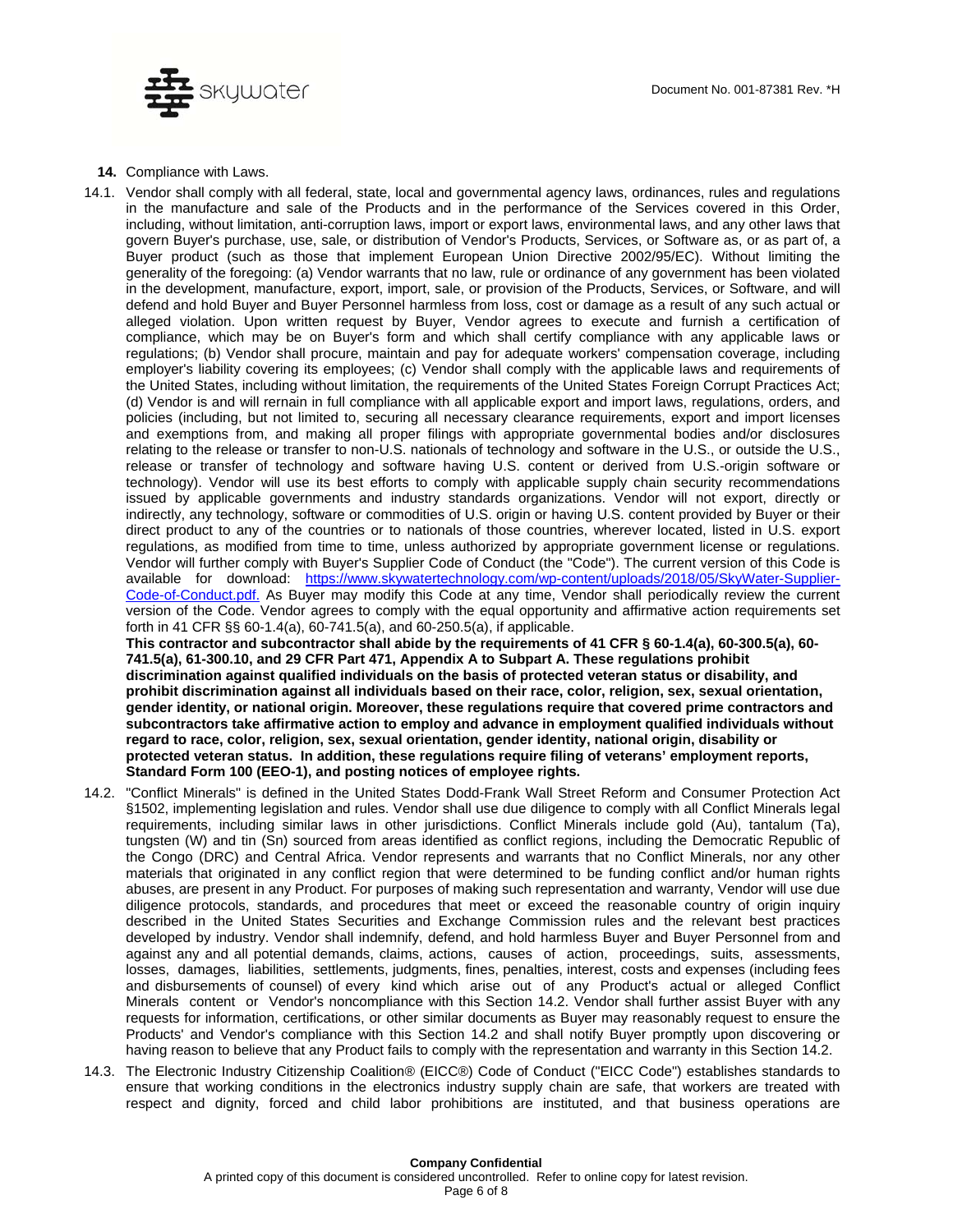

environmentally responsible and conducted ethically. Vendor acknowledges that Buyer desires to have its supply chain to comply with the EICC Code, and Vendor warrants that it complies or that it is using reasonable efforts to comply with the EICC Code. Vendor will promptly notify Buyer in writing if at any time it does not comply with the foregoing warranty.

- 14.4. Data Privacy and Security- Each party to this agreement acknowledges that it may receive personal and/or confidential data of the other party's employees or customers ("Personal Data"), either in written form, in electronic files, via computer, or at a meeting. All Personal Data related to individuals may be covered by local data protection laws. Each party shall adhere to the data protection laws applicable in the regions in which it conducts business, regardless of the location of its headquarters, and will access, use, store, transmit, disclose, and dispose of Personal Data only in accordance with such laws. Personal Data is also deemed to be confidential information, and as such is subject to the restrictions on use and disclosure in this agreement. Each party agrees that it will implement information security measures that follow best industry practices which are sufficient to prevent unauthorized access to Personal Data by its employees or others. Each party will notify the other party promptly of any unauthorized use of, disclosure of, or access to the disclosing party's Personal Data.
	- **15.** Government Contracts. If the Products, Services or Software are to be used by Buyer in the performance of a government contract or subcontract, those clauses of the applicable government procurement regulations (including Executive Orders promulgated thereunder) that are required by federal law to be included in government contracts or subcontracts will be deemed to apply to this Order and will be incorporated by reference. The clauses so incorporated applying to Vendor, as though Vendor were a prime contractor, will be interpreted in such manner as will enable Buyer to meet its obligations arising out of the government contract or subcontract.
	- **16.** General Provisions. Vendor shall assign no right or obligation under this Order (including the right to receive monies due hereunder) without the prior written consent of Buyer, and any purported assignment without such consent shall be void. Vendor may not subcontract for completed articles or major components without Buyer's prior written consent. Buyer may assign this Order at any time upon notice to Vendor. The failure of Buyer to enforce at any time any of the provisions of this Order, to exercise any election or option provided herein, or to require at any time performance by Vendor of any of the provisions herewith shall in no way be construed to be a waiver of any such provisions, or the right of Buyer thereafter to enforce each and every such provision. Vendor warrants that it has not offered or given and will not offer or give to any employee, agent or representative of Buyer any gratuity with a view toward securing any business from Buyer or influencing such person with respect to the terms, conditions or performance of this Order or any contracts with Buyer. Vendor and Buyer are independent contractors; neither is an agent or employee of the other or has any authority to assume or create any obligation or liability of any kind on behalf of the other. Any provision of this Order that is invalid or unenforceable under applicable laws with respect to a particular party or circumstance will be severed from this Order with respect to such party or circumstance without invalidating the remainder of this Order or the application of such provision to other persons or circumstances. The term "including" means "including without limitation." The headings used in this Order have no legal effect.
	- **17.** Applicable Law. This Order shall be governed by and construed in accordance with the laws of the State of Minnesota. Services and Software provided hereunder shall be deemed to be "goods" within the meaning of the Minnesota Uniform Commercial Code. The provisions of the United Nations Convention on the International Sale of Goods shall be excluded without regard to principles of conflicts of law. Further, Buyer and Vendor hereby irrevocably consent to the exclusive jurisdiction of the courts of the State of California and the federal courts situated in the State of Minnesota, in connection with any action brought by either party arising under or related to this Order.
	- **18.** Import/Export Requirements. Vendor will certify to, and mark Products and packaging with, the country of origin for each Product so as to satisfy the requirements of customs authorities of the country of receipt and any other applicable laws. If any Products are imported, Vendor will, at Buyer's request, either (i) allow Buyer to be the importer of record or (ii) provide Buyer with any documents required to prove importation and to transfer duty drawback rights to Buyer.
- **19.** Disputes; Default; Remedies; Attorneys' Fees; Survival.
- 19.1. Notwithstanding anything to the contrary in this Order, in the event (a) Vendor fails to comply with any of the terms and conditions herein, (b) Vendor fails to provide Buyer, upon request, with reasonable assurances of performance, or (c) Vendor makes an assignment for the benefit of its creditors, a receiver is appointed for Vendor, or any bankruptcy or insolvency proceedings are instituted by or against Vendor, Buyer may (x) consider the same a breach of contract by Vendor, (y) terminate this Order in whole or in part, without any liability or obligations to Vendor, and (z) obtain products or services similar to the Products or Services upon such terms and in such manner as Buyer reasonably deems appropriate, and Vendor will reimburse Buyer upon demand for all additional costs, direct or indirect, incurred by Buyer in procuring same.